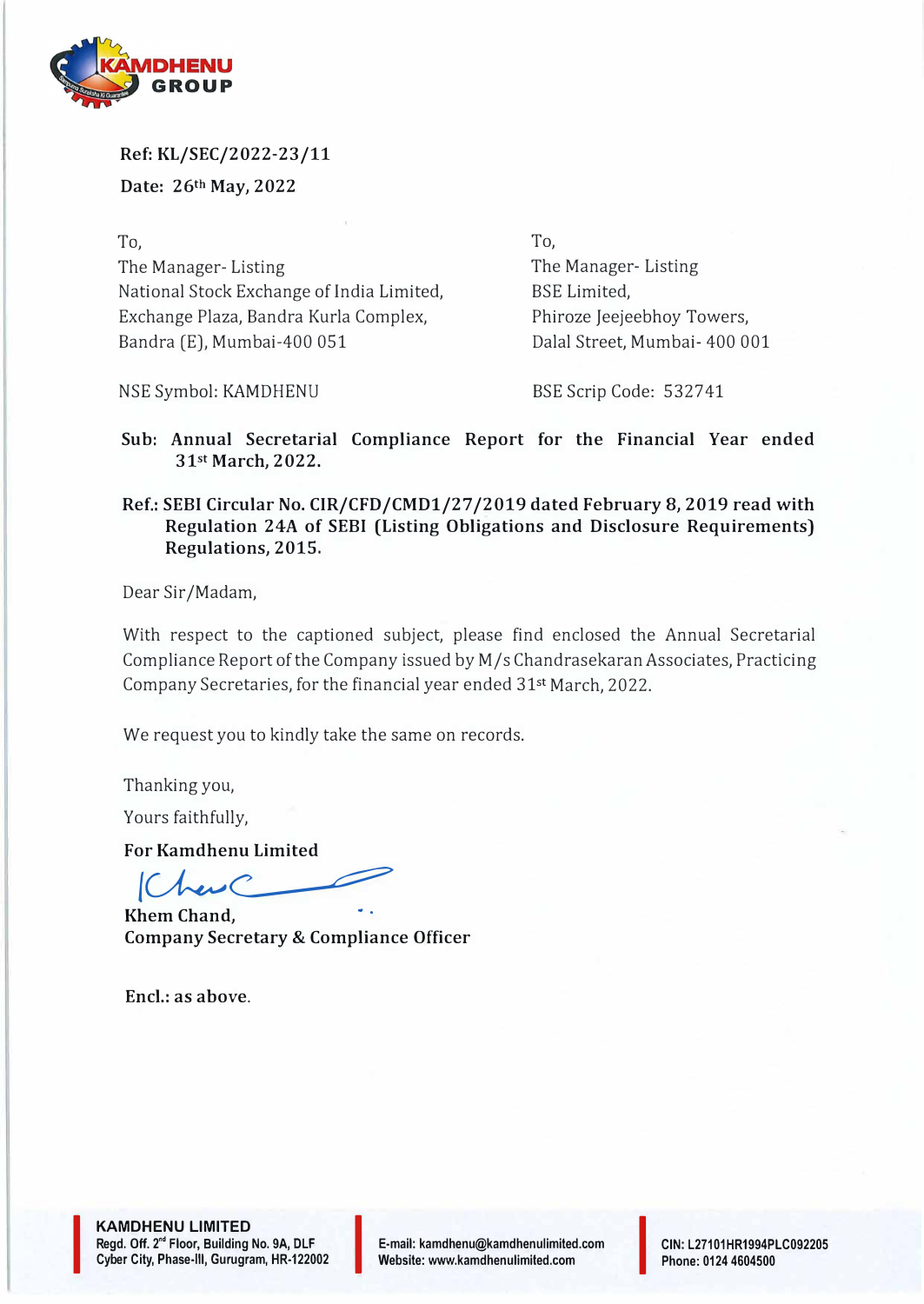*COMPANY SECRETARIES* 

## **SECRETARIAL COMPLIANCE REPORT OF KAMDHENU LIMITED FOR THE YEAR ENDED MARCH 31, 2022**

To, The Board of Directors **Kamdhenu Limited**  2nd Floor, Tower-A, Building No-9 DLF Cyber City, Phase-III, Gurgaon-122002, Haryaria

We M/s. Chandrasekaran Associates have examined:

- (a) All the documents and records made available to us and explanation provided by Kamdhenu Limited **("the listed entity"),**
- (b) The filings/ submissions made by the listed entity to the stock exchanges,
- (c) Website of the listed entity,
- (d) Any other document/ filing, as may be relevant, which has been relied upon to make this certification,

for the year ended March 31, 2022 **("Review Period")** in respect of compliance with the provisions of:

- (a) the Securities and Exchange Board of India Act, 1992 **("SEBI Act")** and the Regulations, Circulars, Guidelines issued thereunder; and
- (b) the Securities Contracts (Regulation) Act, 1956 **("SCRA"),** Rules made thereunder and the Regulations, Circulars, Guidelines issued thereunder by the Securities and Exchange Board of India ("SEBI");

The Specific Regulations, whose provisions and the Circulars/ Guidelines issued thereunder, have been examined, include:-

- (a) Securities and Exchange Board of India (Listing Obligations and Disclosure Requirements) Regulations, 2015 **("Listing Regulations");**
- (b) Securities and Exchange Board of India (Issue of Capital and Disclosure Requirements) Regulations, 2018; **Not Applicable during the year under review**
- (c) Securities and Exchange Board of India (Substantial Acquisition of Shares and Takeovers) Regulations, 2011 **("SAST Regulations")** to the extent applicable;
- (d) Securities and Exchange Board of India (Buyback of Securities) Regulations, 2018; **Not Applicable during the year under review.**
- (e) Securities and Exchange Board of India (Share Based Employee Benefits and Sweat Equity) Regulations, 2021 and Securities and Exchange Board of India (Share Based Employee Benefits) Regulations, 2014 prior to its repealment to the extent applicable; **Not Applicable during the year under review**
- (f) Securities and Exchange Board of India (Issue and Listing of Non-Convertible Securities) Regulations, 2021 and Securities and Exchange Board of India (Issue and Listing of Debt Securities) Regulations, 2008 prior to its repealment; **Not Applicable during the year under review.**
- (g) Securities and Exchange Board of India (Prohibition of Insider Trading) Regulations, 2015 **("PIT Regulations")** to the extent applicable;



11-F, Pocket-IV, Mayur Vihar Phase-I, Delhi-110 091. Phone: 2271 0514, 2271 3708, E-mail : info@cacsindia.com, visit us at: www.cacsindia.com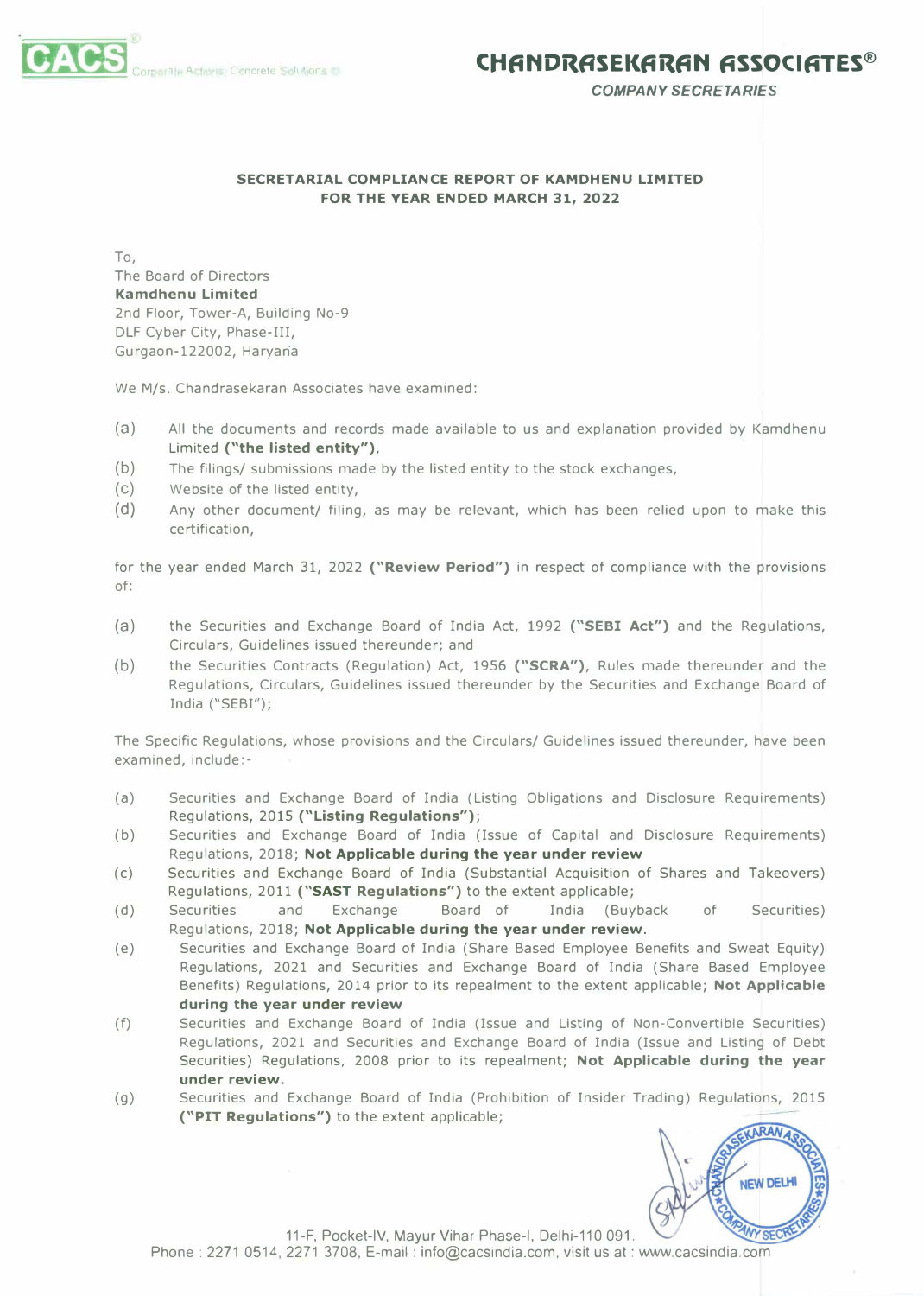## **CHfiNDRASEKflRAN ASSOCIATES Continuation ....................... .**

- (h) The Depositories Act, 1996 and the Regulations and Bye-laws framed thereunder to the extent of Regulation 76 of Securities and Exchange Board of India (Depositories and Participants) Regulations, 2018 to the extent applicable;
- (i) The Securities and Exchange Board of India (Registrars to an Issue and Share Transfer Agents) Regulations, 1993 regarding the Companies Act and dealing with client to the extent of securities issued;
- $(j)$ ) Securities and Exchange Board of India (Investor Protection and Education Fund) Regulations, 2009 to the extent applicable.

and based on the above examination, We hereby report that, during the Review Period:

(a) The listed entity has complied with the provisions of the above Regulations and Circulars/ Guidelines issued thereunder, except in respect of matters specified below:-

|            | <b>Sr. No Compliance</b>      | <b>Requirement</b> | <b>Deviations</b> | Observations/     |
|------------|-------------------------------|--------------------|-------------------|-------------------|
|            | <b>(Regulations/</b>          | <b>circulars</b>   |                   | Remarks of<br>the |
|            | guidelines including specific |                    |                   | <b>Practicing</b> |
|            | clause)                       |                    |                   | Company           |
|            |                               |                    |                   | <b>Secretary</b>  |
| <b>NIL</b> |                               |                    |                   |                   |

- (b) The listed entity has maintained proper records under the provisions of the above Regulations and circulars/ guidelines issued thereunder in so far as it appears from our examination of those records.
- $(c)$ The following are the details of actions taken against the listed entity/ its promoters/ directors/ material subsidiaries either by SEBI or by Stock Exchanges (including under the Standard Operating Procedures issued by SEBI through various circulars) under the aforesaid Acts/ Regulations and circulars/ guidelines issued thereunder:

| Sr.        | <b>Action</b> | <b>Details</b> | of Details of action taken Observations/ |                           |             |  |
|------------|---------------|----------------|------------------------------------------|---------------------------|-------------|--|
| <b>No</b>  | taken by      | violation      | fines, warning remarks<br><b>E.a.</b>    |                           | of l<br>the |  |
| 1997       |               |                | letter, debarment, etc.                  | <b>Practicing Company</b> |             |  |
|            |               |                |                                          | Secretary, if any.        |             |  |
| <b>NIL</b> |               |                |                                          |                           |             |  |

(d) The listed entity has taken the following actions to comply with the observations made in previous reports:

| Sr. | Observations of the Observations Actions taken by Comments of the |                |        |                                           |     |  |
|-----|-------------------------------------------------------------------|----------------|--------|-------------------------------------------|-----|--|
| No. | Practicing Company made in the the listed entity,<br>Secretary in | secretarial    | if any | <b>Practicing Company</b><br>Secretary on | the |  |
|     |                                                                   |                |        |                                           |     |  |
|     | the previous reports                                              | compliance     |        | actions taken by the                      |     |  |
|     |                                                                   | report for the |        | listed entity                             |     |  |
|     |                                                                   | year ended as  |        |                                           |     |  |
|     |                                                                   | follows        |        |                                           |     |  |
|     |                                                                   |                |        |                                           |     |  |